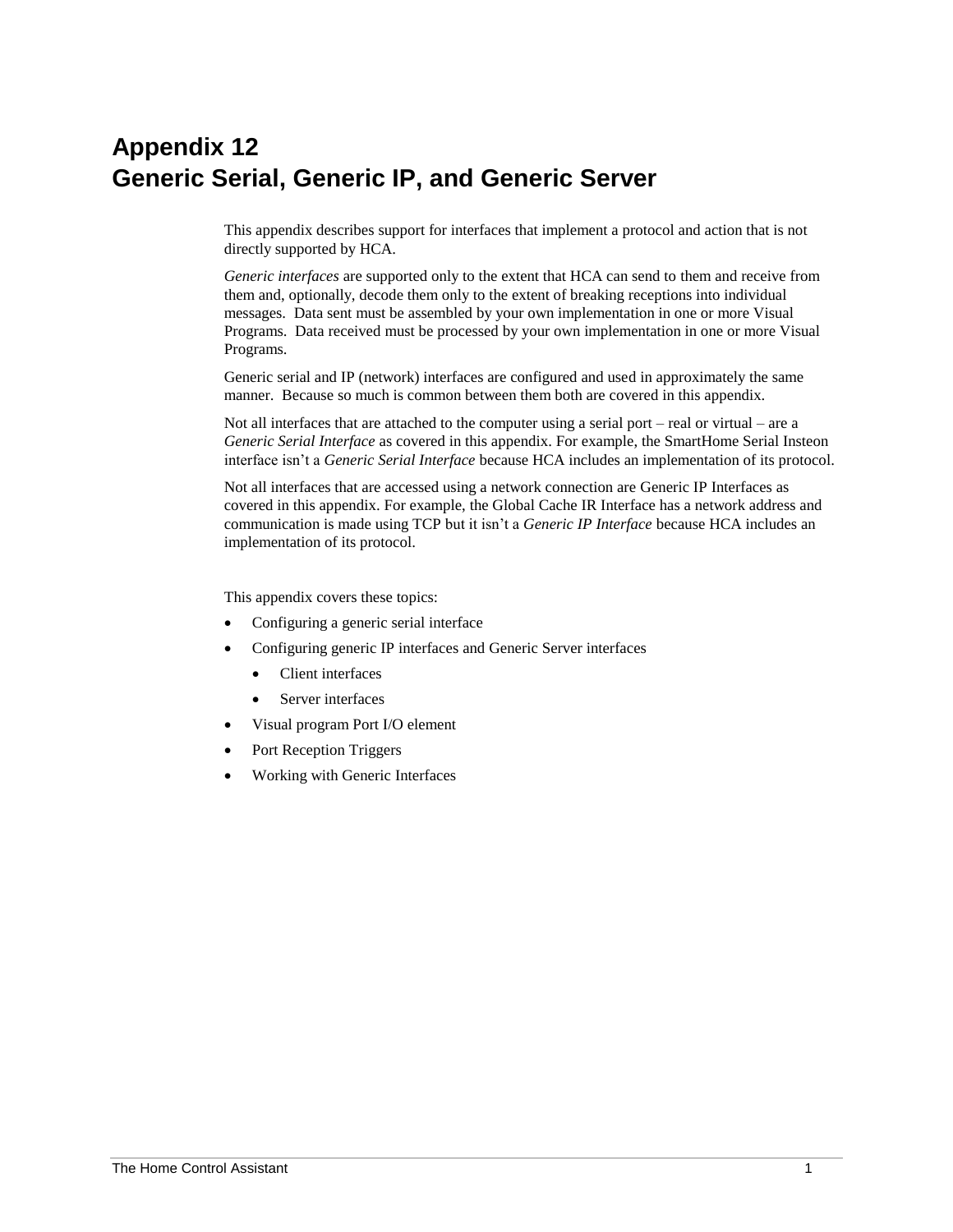# **Configuring a serial interface**

A generic serial interface is configured from *HCA Options* on the *Interfaces* tab.

| <b>Home Control Assistant Options</b>                                                                                                                                                                        | $\mathbf{x}$             |
|--------------------------------------------------------------------------------------------------------------------------------------------------------------------------------------------------------------|--------------------------|
| Hardware<br>Startup   Client Server   Color and Theme   Control Interface  <br>Design Pane<br><b>Display Pane</b><br>Visual Programmer<br>Advanced   Legacy<br>Interface hardware attached to this computer: | Extra                    |
| SmartHome Insteon Modem - USB (2412U/2413U)<br>Unused<br>r۱۱<br>۰<br>Configure<br>Connect<br>Configure<br>Comm 5<br>Connect<br>$\overline{\phantom{a}}$<br>Unused<br>▼<br>Insteon                            | $\overline{\phantom{0}}$ |
| PulseWorx UPB PIM - Serial<br>Unused<br>▼<br>Configure<br>Connect<br>Configure<br>Connect<br>Comm 9<br>Unused<br>$\overline{\phantom{a}}$<br>$\overline{\phantom{a}}$<br>Serial PIM                          | ▼                        |
| <b>W800RF32 Wireless Receiver</b><br>«»<br>Unused<br>▼<br>Configure<br>Connect<br>Configure<br>Connect<br>Comm 16<br>Unused<br>۰<br>۰<br><b>W800</b>                                                         | $\overline{\phantom{a}}$ |
| Generic Serial Interface<br><b>Unused</b><br>▼<br>$O$ $\left[\frac{1}{2} \right]$<br>Configure<br>Connect<br>Configure<br>Connect<br>Comm 17<br>Unused<br>▼<br>۰<br>Serial                                   | ▼                        |
|                                                                                                                                                                                                              | <b>OK</b><br>Cancel      |

Choose "Generic Serial Interface" as the interface type, select the serial port to use, and press the *Connect* button. If the serial port can be opened a popup message appears:

| <b>HCA</b> |                                                                                                                                                                                                                       |
|------------|-----------------------------------------------------------------------------------------------------------------------------------------------------------------------------------------------------------------------|
|            | Hardware test  OK                                                                                                                                                                                                     |
|            | Comm port successfully opened but no command can be transmitted to verify its connection.<br>After closing the hardware setup dialog, verify correct connection using your programs that<br>work with this interface. |
|            | <b>Lunderstand</b>                                                                                                                                                                                                    |

As the dialog says, the only test performed is that the serial port can be opened. There doesn't even have to be an actual interface connected to that serial port for the test to pass.

Serial communication has a number of settings: Baud rate, flow control, etc. These settings for this interface can be configured. Press the *Configure* button to open the settings dialog.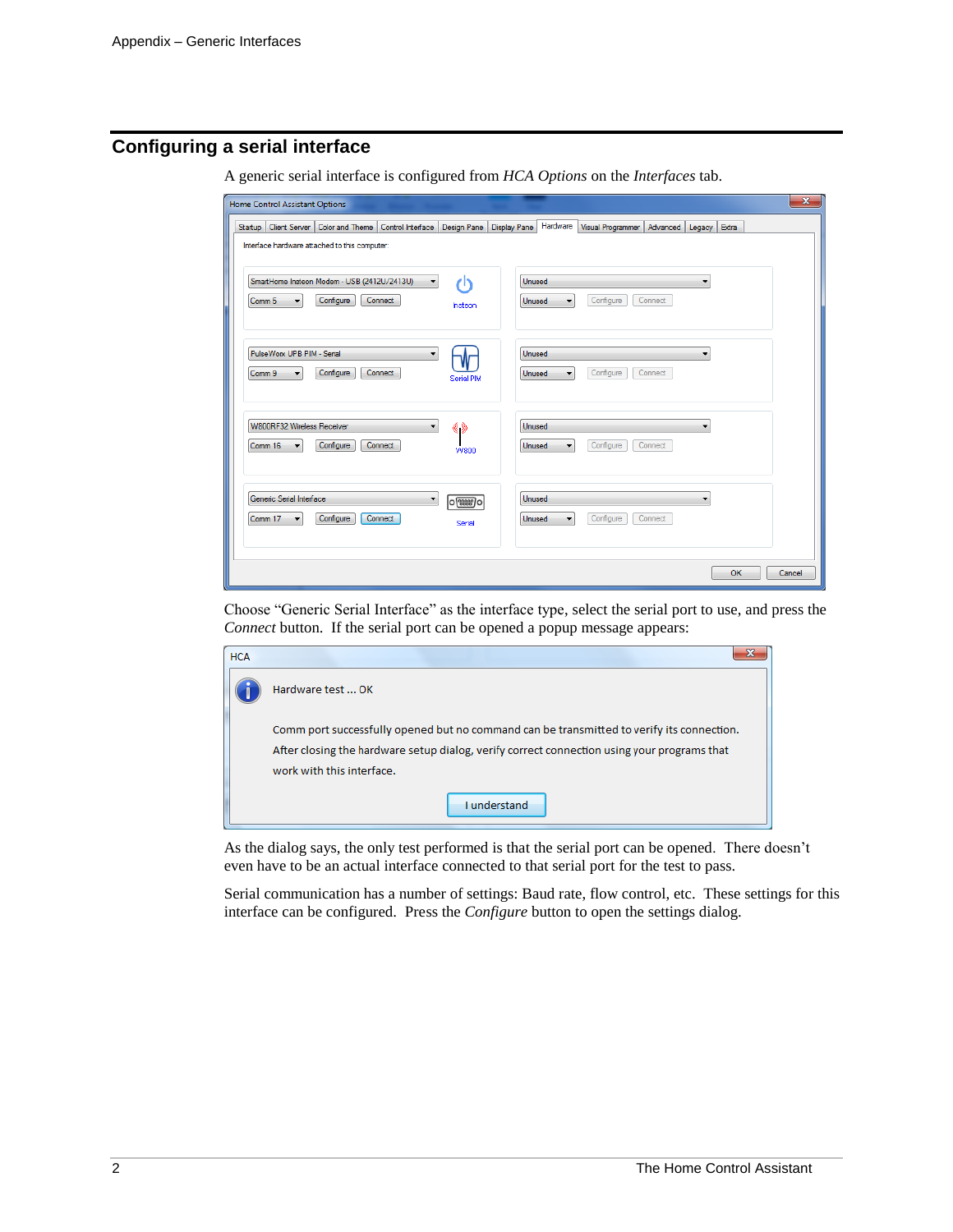| A name is needed when referencing this generic serial interface in programs that use it.                                          |  |  |  |
|-----------------------------------------------------------------------------------------------------------------------------------|--|--|--|
| Name:                                                                                                                             |  |  |  |
| Serial Setup                                                                                                                      |  |  |  |
| Parity: N<br>1200<br>$\blacktriangledown$<br># data bits: 8<br>Baud Rate:<br># stop bits:<br>$1 - 7$<br>$\blacktriangledown$<br>▼ |  |  |  |
| <b>Disable</b><br>Enable<br>CTS Flow:<br>DTR Control:<br>▼                                                                        |  |  |  |
| Enable<br><b>Disable</b><br><b>RTS Control:</b><br><b>DSR Flow:</b><br>▼                                                          |  |  |  |
| Data                                                                                                                              |  |  |  |
| <b>Data is binary</b>                                                                                                             |  |  |  |
| O Data is text                                                                                                                    |  |  |  |
| CR/LF<br>What character(s) delimit each message SENT TO this interface?                                                           |  |  |  |
| What character(s) delimit each message RECEIVED FROM this interface? CR / LF                                                      |  |  |  |
|                                                                                                                                   |  |  |  |
| Logging                                                                                                                           |  |  |  |
| V Log Receptions from this interface                                                                                              |  |  |  |
| Log sends to this interface                                                                                                       |  |  |  |
| Log entries associated with this interface go to:<br>Log <sub>1</sub><br>$\mathbf{r}$                                             |  |  |  |
| OK<br>Cancel                                                                                                                      |  |  |  |

Since you can have more than one serial interface in use simultaneously, by giving each a name you can use that name to identify which interface you want to work with in a program.

The sections of this dialog are:

#### **Serial Setup**

Baud rate, parity, # of date bits, # of stops bits These are the standard serial port settings and they depend upon the interface you are using.

DTR Control, RTS Control, CTS Flow, DSR Flow

These are the serial flow control settings and the choices depending upon the connected interface.

#### **Text Data**

Each message sent to and from the serial interface is decoded to a very minimal degree. This decoding needs to know how messages are separated from each other. In this way when you use the Visual Program *Port IO* element to receive a message, the decode mechanism knows when a message has been completely received. It is completely received when the message terminator(s) are received.

When a message is transmitted a terminator can be added. The *Sent To* terminator can be the same or different for received messages.

The choices for the send and receive terminators are:

- CR ascii hex 0d
- LF ascii hex 0a
- CR followed by LF
- LF followed by CR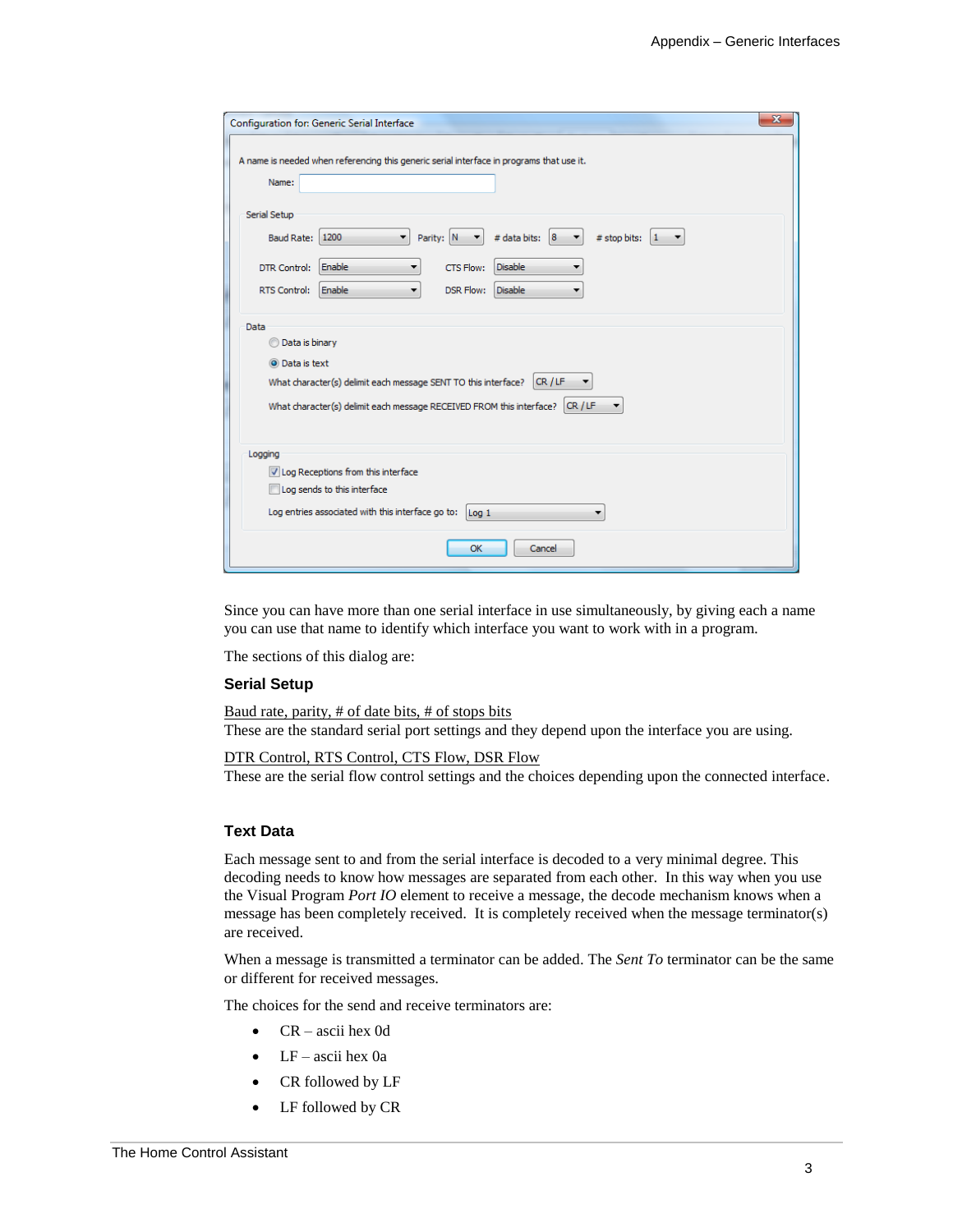- None
- Other

In the case of the CR-LF and LF-CR then two characters are the message terminator. In the case of *Other* then you can enter the character to use as the terminator. Entry is made as a hex number of the ascii character code so non-printable characters can be used.

If *None* is used as the *Sent To* terminator then no terminator characters are automatically added to each message sent. With the *Sent To* terminator set to *none* then programs that use the Port IO element must included the necessary terminating characters in each send.

If *None* is used as the receive terminator then no decoding of receptions into separate messages happens. With the receive terminator set to *None*, whenever the *Port IO* element configured for a receive executes, then anything currently in the receiver buffer is what is read. If the buffer is empty then the element immediately times out.

#### **Binary Data**

Each message sent to and from the serial interface is decoded to a very minimal degree. This decoding needs to know how messages are separated from each other. In this way when you use the Visual Program *Port IO* element to receive a message, the decode mechanism knows when a message has been completely received. Unlike text data, binary data doesn't have a terminating character. HCA determines when a complete message is received based upon your selection in the message type dropdown. There are several choices and which you use depends upon the hardware being interfaced with. As an example, suppose the data being sent was the 3 bytes 0x40 0x00 0xef. These are the options and how the message data is expected.

- Fixed length 0x40 0x00 0xef
- Byte length prefix. Record length not including length byte 0x030x40 0x00 0xef
- Byte length prefix. Record length including the length byte 0x04 0x40 0x00 0xef
- Word (high low) length prefix. Record length not including the length word 0x00 0x03 0x40 0x00 0xef
- Word (low –high) length prefix. Record length not including the length word 0x03 0x00 0x40 0x00 0xef
- Word (high –low) length prefix. Record length including the length word 0x00 0x04 0x40 0x00 0xef
- Word (low high) length prefix. Record length not including the length word 0x04 0x00 0x40 0x00 0xef

When programs receive the data using the Port I/O element the data is in a text string. Continuing the above example the data would be in the string "4000ef". Data is supplied in the same manner when sending data to the serial interface.

If the "binary send formatted same as reception type" option is enabled, then if one of the length prefix options is selected, the length prefix byte(s) are prefixed to the data being sent.

#### **Logging**

As with all interfaces you can select what is logged and the log that is used. Select the log to use and if sends or receives or both are logged.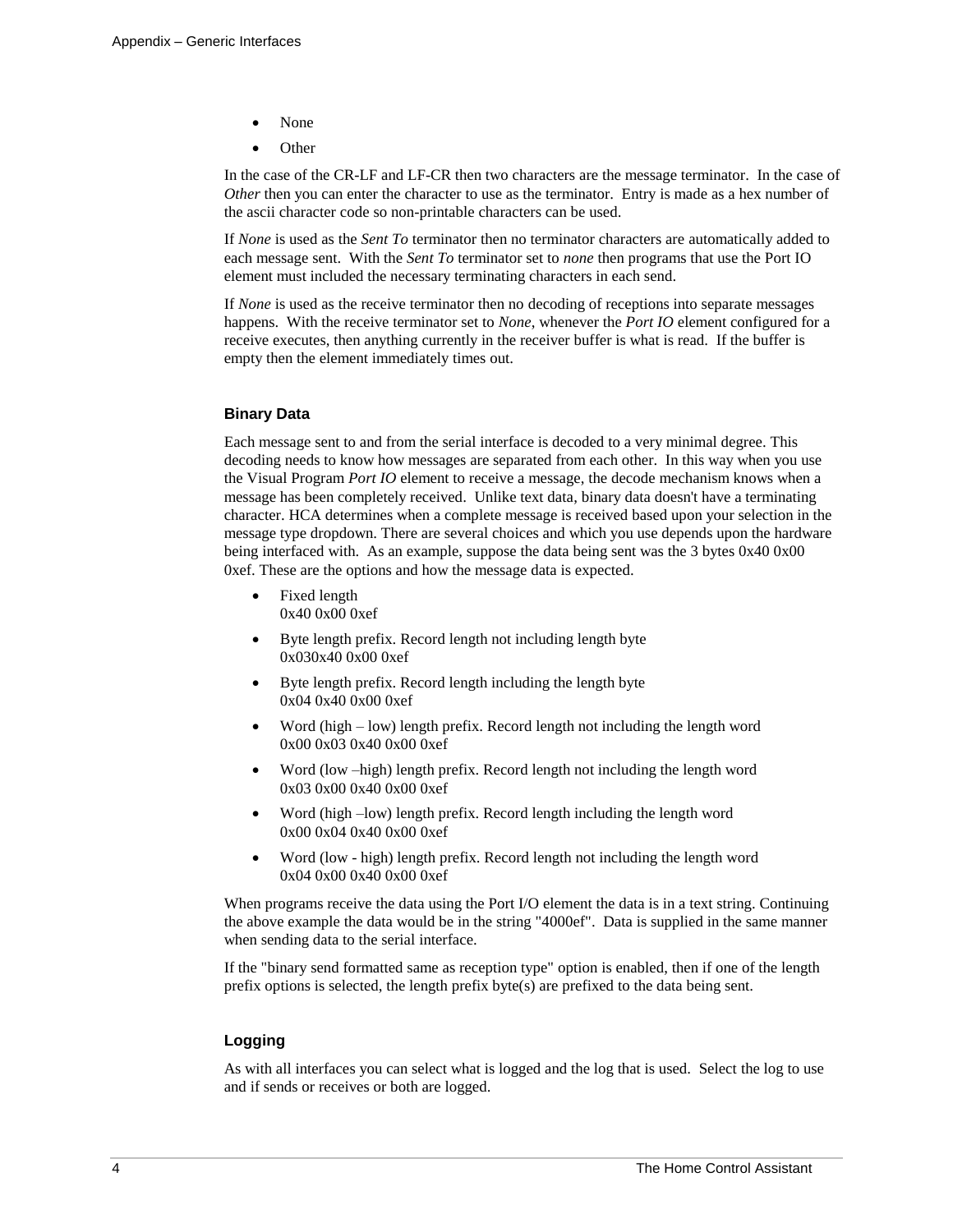The checkbox to configure for printable characters is used in logging of the sends and receives. If the data is printable characters then it can be logged as text otherwise a hex representation of the received bytes is used.

# **Configuring an IP interface**

An IP interface is connected from *HCA Options* on the *Interfaces* tab.

| Home Control Assistant Options                                                                                                     | $\mathbf{x}$                                                              |
|------------------------------------------------------------------------------------------------------------------------------------|---------------------------------------------------------------------------|
| Client Server   Color and Theme   Control Interface   Design Pane   Display Pane  <br><b>Startup</b>                               | Hardware<br>Visual Programmer<br>Advanced Legacy<br>Extra                 |
| Interface hardware attached to this computer:                                                                                      |                                                                           |
| SmartHome Insteon Modem - USB (2412U/2413U)<br>11<br>$\blacktriangledown$<br>Configure<br>Comm 5<br>Connect<br>۰<br>Insteon        | Unused<br>-<br>Configure<br>Connect<br>Unused<br>$\overline{\phantom{a}}$ |
| PulseWorx UPB PIM - Serial<br>Configure<br>Connect<br>Comm 9<br>Serial PIM                                                         | Unused<br>Configure<br>Connect<br>Unused<br>$\overline{\phantom{a}}$      |
| W800RF32 Wireless Receiver<br>(6 d)<br>$\overline{\phantom{a}}$<br>Configure<br>Connect<br>Comm 16<br><b>W800</b>                  | Unused<br>$\overline{\phantom{a}}$<br>Configure<br>Connect<br>Unused<br>۰ |
| Generic IP Interface<br>$\blacktriangledown$<br>Configure<br>Connect<br>٠<br><b>IP Connected</b><br>Widget one (192.168.1.52:2072) | <b>Unused</b><br>Configure<br>Connect<br>Unused<br>٠                      |
|                                                                                                                                    | OK<br>Cancel                                                              |

Like the serial interface, before you can test the connection it is necessary to configure it. Press the *Configure* button.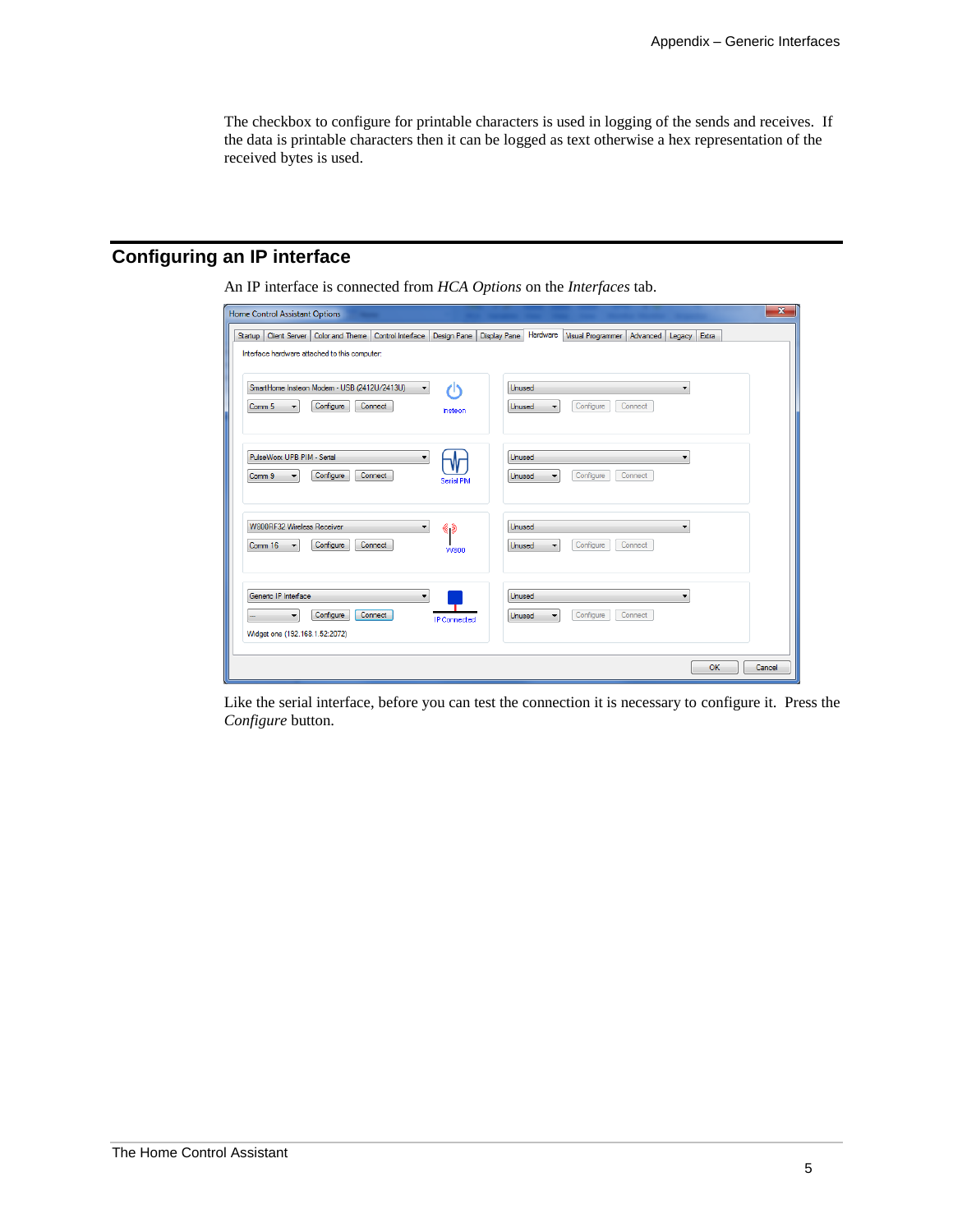| $\mathbf{x}$<br>Configuration for: Widget one (192.168.1.52:2072)                           |
|---------------------------------------------------------------------------------------------|
| A name is needed when referencing this generic IP interface in programs that use it.        |
| Name: Widget one                                                                            |
|                                                                                             |
| Connection                                                                                  |
| ÷<br>2072<br>IP Port:                                                                       |
| for example: dev1.myhome.homedns.org<br><b>Device address</b>                               |
| 192 . 168 . 1 . 52<br><b>O</b> Device IP address                                            |
| ÷<br>10<br>seconds before giving up.<br>During connect allow                                |
| On connect use Telnet protocol with User Name:<br>Password:                                 |
| Auto reconnect if the connection becomes closed                                             |
| $\frac{1}{x}$<br>Disconnect when idle and reconnect on use. Idle if not used in<br>minutes. |
| Logging                                                                                     |
| V Log receptions from this interface<br>Log sends to this interface                         |
| Log entries associated with this interface go to:                                           |
| Data                                                                                        |
| <b>Data is binary</b>                                                                       |
| <b>O</b> Data is text                                                                       |
| CR/LF<br>What character(s) delimit each message SENT TO this interface?                     |
| What character(s) delimit each message RECEIVED FROM this interface? CR / LF                |
|                                                                                             |
| OK<br>Cancel                                                                                |

In this dialog you configure both the connection and the format of the data being transmitted. The data type – binary or text – and all the options for them are the same as in the generic serial interface.

Since you can have more than one IP interface in use simultaneously, by giving each a name, you can use that name to identify which interface you want to send to or receive from in a program.

There are two ways to configure a Generic IP Interface: As a client or server. The next section explains the differences.

#### Client or Server

Before discussing the details of the connection it is necessary to determine if an interface is used for a client connection or as a server.

When HCA opens a network interface, HCA can operate as a *client* of that interface or HCA can operate as a *server*.

When creating a connection to an interface as a client, what you are saying is that there is some physical interface someplace on the network. Using HCA programs you send messages to this interface and receive responses back.

When configuring an interface as a *server* what you are saying is that HCA **is** the interface. Other programs (Windows programs, browsers, mobile applications) open the IP address of the computer that HCA is running on with the port number specified in the interface configuration. Those programs then send requests to HCA and receive responses back. HCA programs that you create receive those messages, process them, and reply with responses.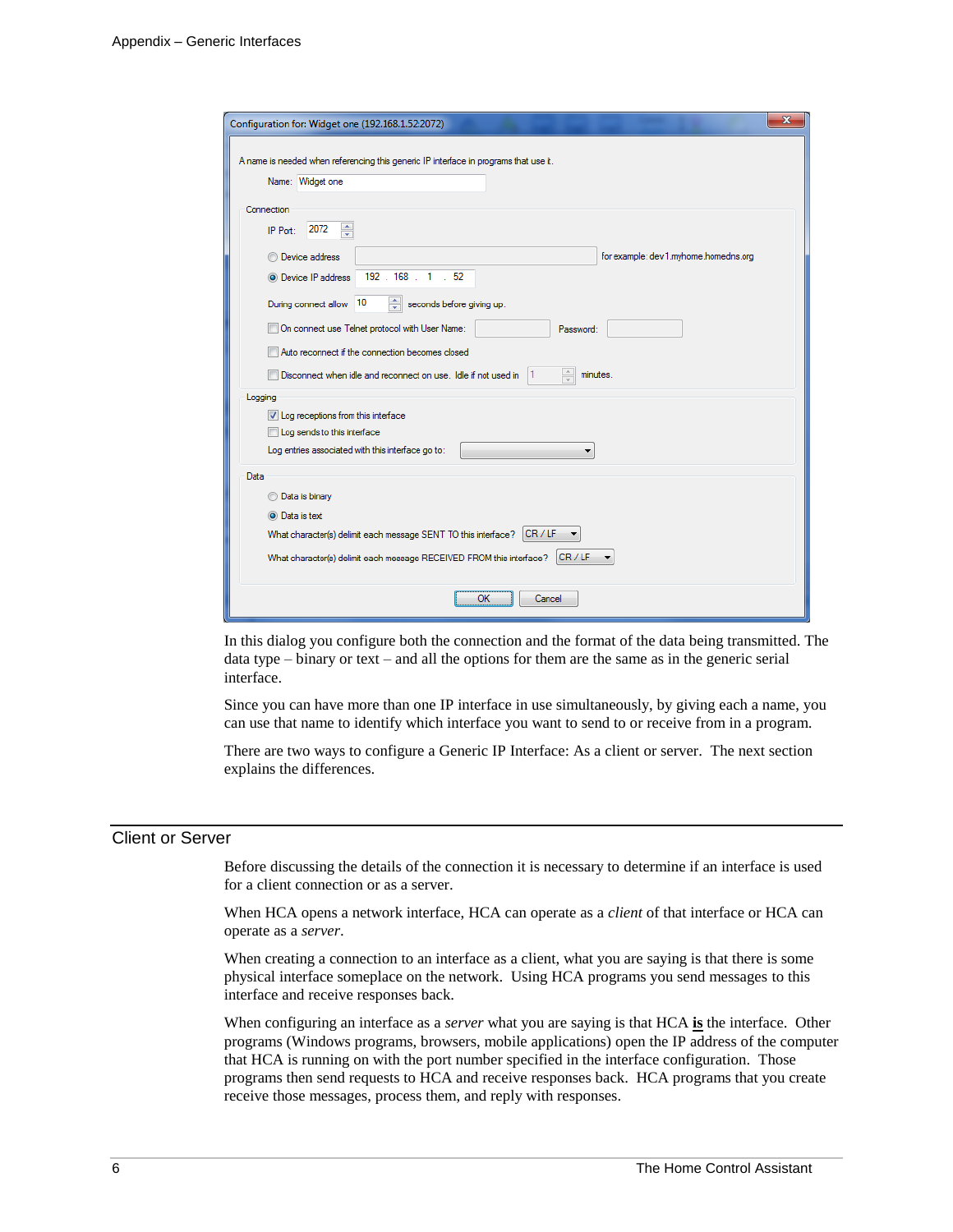Why would you want to configure an interface to act as a server? Using a server you can provide an interface for mobile apps, windows programs, and browser addins to send messages into HCA for action. What are those messages? That's up to you! You get to design whatever messages are needed to accomplish whatever your task is.

### Configuring an IP Interface

The parameters to configure an IP interface:

#### **Address**

When configuring the interface as a client then you need to specify the IP address of the device you are communicating with. That interface is located by a 4-part network address given in the form A.B.C.D. You can supply the address in that format or, if a DNS entry exists for the interface, then you can use its name. Upon connection, a lookup is done on the name to translate it into the 4-part network address.

In addition to a network address, a port number is needed as a network interface may open different ports for different purposes.

#### **Timeouts**

In any communication you always have to handle the case where the communication fails. The *During connect allow* timeout setting is used during connection to the interface. If after the given number of seconds a connection is not established, then HCA gives up and shows an error.

#### **Auto Disconnect**

Some interfaces allow only a single connection at a time. This can be a problem if HCA opens the connection and leaves it open forever. Doing that may prevents other users of that interface from connecting to it.

If the *Disconnect* option is enabled, then HCA connects to the interface when it needs to use it, and then leaves it open for the specified number of minutes and if not used again during that time then it disconnects. The next time it needs to use the interface then it reconnects.

If you use this option then you will not receive *Asynchronous* messages from the interface. Here is what that means: Suppose you are connecting to an interface that controls a hard-wired lighting system. You can send commands to it to turn on and off the lights. You send a message saying "Lights on" and it replies back with "OK". That a *synchronous* message protocol. You send something and it replies. The message from the interface (its reply) is always preceded by a message sent to it (your request).

But also suppose that the interface can notice when someone pushes a button to turn the lights on. It could send to HCA a message to report what occurred. This would be an asynchronous message. You didn't ask it to do anything; it just sends you a message. The message you received (the report) isn't preceded by a message you sent to it. That is why this is an a*synchronous* message.

If the interface is not connected when the interface has something to report in this way, it will not get received by HCA since HCA doesn't have an open connection to it.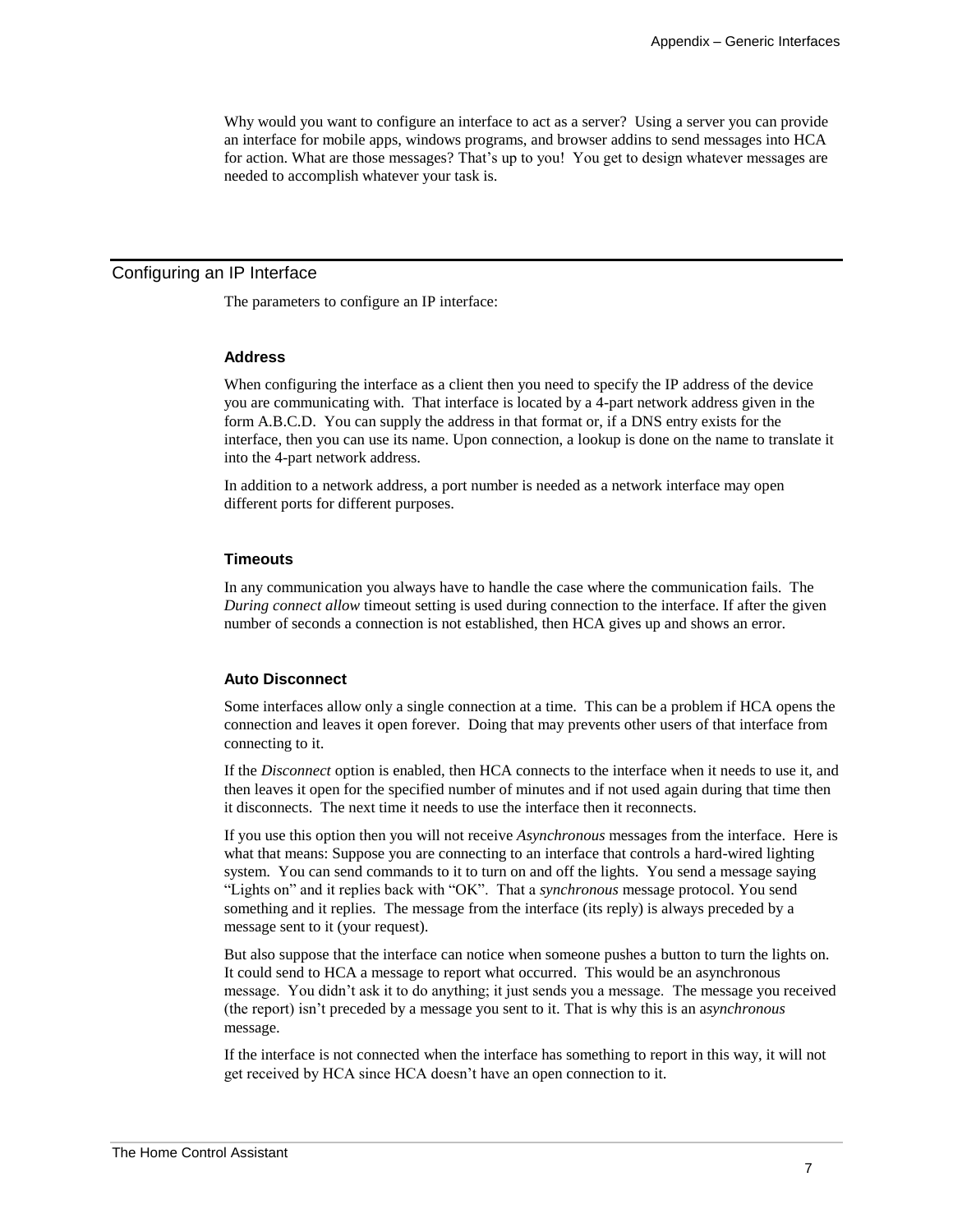If you want to receive these kinds of messages – reports for actions that HCA didn't initiate – then you can't use the disconnect option.

#### **Telnet**

If the interface you are using operates as a Telnet server and if you want to connect to it that way, then tick the *Use Telnet protocol* checkbox and enter the user name and password needed. Each time HCA connects to the interface it automatically performs a telnet login using that user name and password.

**Tip**: Make sure you use the appropriate port. Telnet is often on port 23.

### Configuring a Generic Server

To create a generic server, on the hardware connection tab of HCA Options, select *Generic Server* and then press the *Configure* button.

| $\mathbf{x}$<br>Configuration for: Generic Server                                                                                                                                        |
|------------------------------------------------------------------------------------------------------------------------------------------------------------------------------------------|
| A name is needed when referencing this generic IP Server in programs that use it.<br>Name:                                                                                               |
| Connection<br>÷<br>$\mathbf{1}$<br>IP Port:<br>Clients connect using WebSocket Protocol                                                                                                  |
| Logging<br>U Log receptions from this interface<br>Log sends to this interface<br>Log entries associated with this interface go to:<br>$\log 1$<br>▼                                     |
| Data<br><b>O</b> Data is binary<br><b>O</b> Data is text<br>Fixed length<br>Binary reception type:<br>Fixed record length (bytes):<br>16<br>Binary send formatted same as reception type |
| OK<br>Cancel                                                                                                                                                                             |

The main parameter is the port number. This port number must **not** be the port number the HCA Server uses and HCA clients – and mobile applications – connect to.

Like the Generic IP Interface and the Generic Serial interface, you can specify the data and hopw the data is handled – binary or text. If you are making the connection to the generic server using a WebSocket then the WebSocket protocol frames and un-frames the messages so the delimiters are not needed.

**Note**: There is a technical note more completely describing the use of a Generic Server with an example. Look for the *User Applications* note in the technical notes area of the support web site.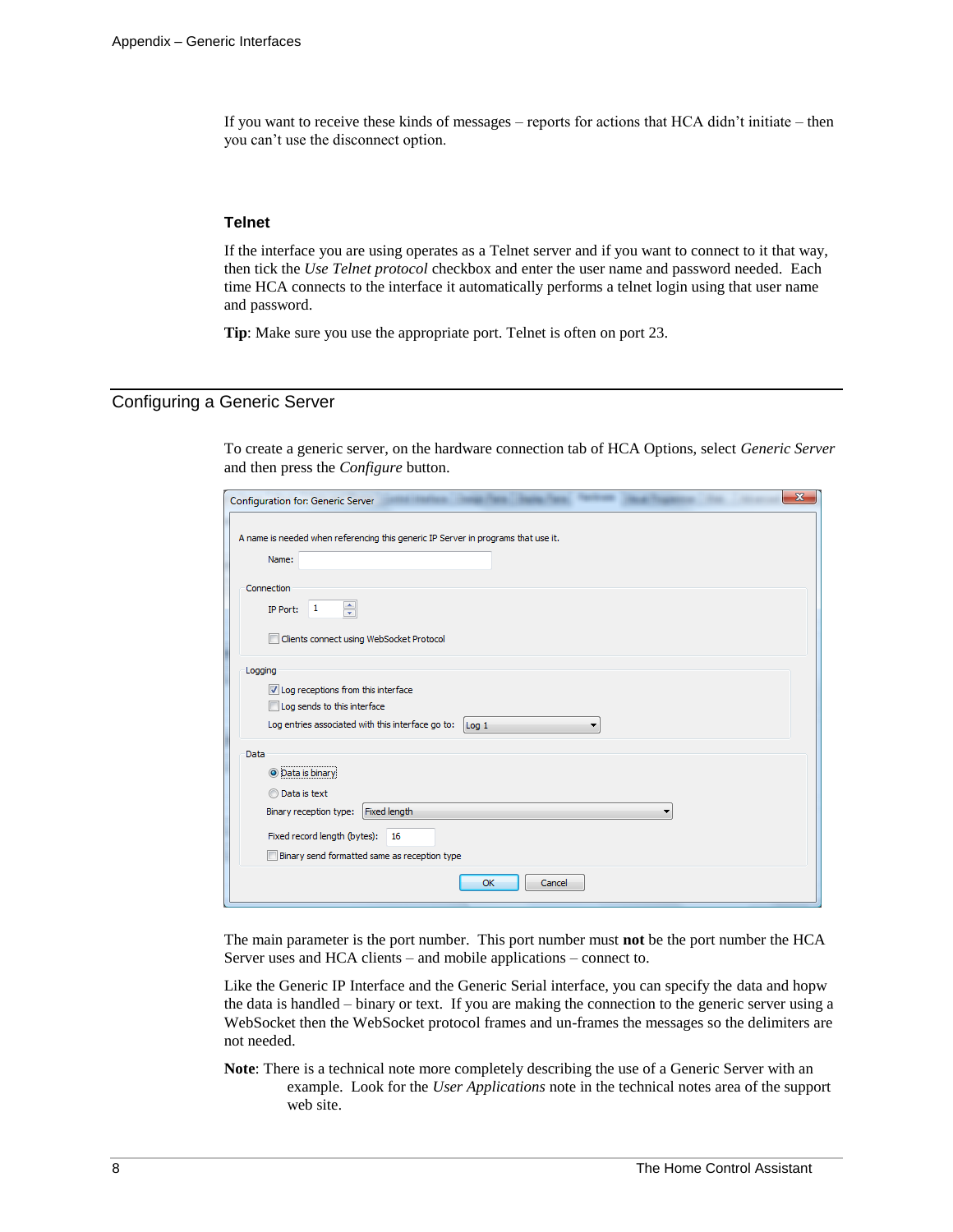## **Send and Receive**

As described in the introduction to this appendix, HCA manages sending to and receiving to the interface. But the contents of the data sent and received is opaque to HCA – all decoding has to be done in programs you create.

Sending and receiving from the serial or IP interfaces uses the Visual Program *Port I/O* element. This element, depending upon its configuration, can perform three different actions: Send, Receive, or Send and then Receive.

| s                                |                                                                     |                      | $\mathbf{x}$                                                     |
|----------------------------------|---------------------------------------------------------------------|----------------------|------------------------------------------------------------------|
| 01010                            | This element sends to and/or receives from a serial or IP interface |                      |                                                                  |
| Lutron Interface<br>Interface:   |                                                                     |                      |                                                                  |
| ◯ Send                           |                                                                     |                      |                                                                  |
| <b>Receive</b>                   |                                                                     |                      |                                                                  |
| Send then Receive                |                                                                     |                      |                                                                  |
| Send                             |                                                                     |                      |                                                                  |
| Send Text: V                     |                                                                     |                      | O Text                                                           |
|                                  |                                                                     |                      | <b>Expression</b>                                                |
|                                  |                                                                     |                      |                                                                  |
| Receive                          |                                                                     |                      |                                                                  |
| Number of expected receptions: 1 | ÷                                                                   | Timeout              |                                                                  |
| Receive 1:                       | L_response<br>▼                                                     |                      | V Handle expected response not arriving                          |
| Receive 2:                       | <unused><br/>▼</unused>                                             |                      |                                                                  |
| Receive 3:                       | <unused><br/>٠</unused>                                             | $\vert$ 2<br>Timeout | ÷<br>Seconds                                                     |
| Receive 4:                       | <unused><br/>▼</unused>                                             |                      | O On timeout continue with next element                          |
| Receive 5:                       | <unused><br/>۰</unused>                                             |                      | $\frac{1}{x}$<br>$\odot$ Continue at connector element $\vert$ 1 |
| Receive 6:                       | <unused><br/>▼</unused>                                             |                      |                                                                  |
|                                  |                                                                     |                      |                                                                  |
|                                  |                                                                     |                      |                                                                  |
|                                  | OK                                                                  | Cancel               |                                                                  |

Select from the interface dropdown the name of the interface to use and then choose the option for send, receive, or send then receive.

If sending enter the text to send into the *Send Text* box. This can be the actual text or the result of an expression evaluation if the *Expression* option is used.

If receiving enter the number of expected responses and then, for each response, select the flag that reception is assigned to. You can select an existing flag or type in the name of a new flag that is created.

As with any communication, you can handle the case of what happens if an expected reception doesn't arrive. The *Timeout* group contains the options for this. Enter the maximum number of seconds to wait for the expected receptions. If that timeout limit is reached then execution can either continue at the next element or at an connector element with the selected number.

# **Triggers**

Asynchronous messages received from an interface can be used as a trigger for a program. To create a trigger of this type, select as the trigger type *Port Reception*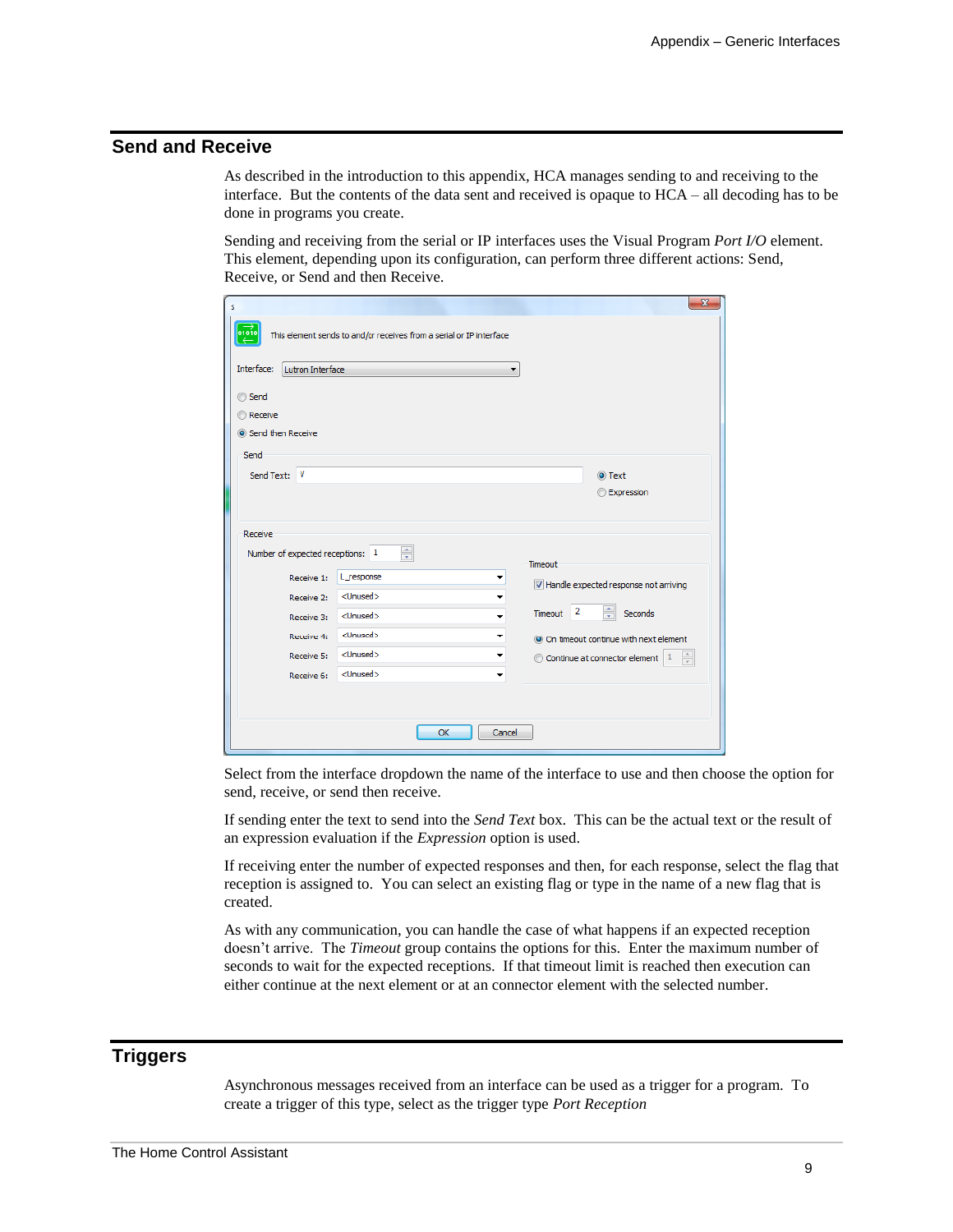| $\mathbf{x}$<br>Trigger                                   |  |
|-----------------------------------------------------------|--|
| Trigger Type: Port Reception<br>▼                         |  |
| Start the program on this trigger:                        |  |
| When ".*" matches a reception from Remote Lighting        |  |
| Serial or IP Interface: Remote Lighting<br>▼              |  |
| Reception matches:                                        |  |
| Validate Pattem                                           |  |
| <unused><br/>Assign matching reception to:<br/>۰</unused> |  |
| Trigger on a reception not otherwise handled              |  |
|                                                           |  |
|                                                           |  |
|                                                           |  |
|                                                           |  |
|                                                           |  |
|                                                           |  |
|                                                           |  |
| OK<br>Cancel                                              |  |

There are several parts to a Port Reception trigger and these are covered in the next sections.

As you review the next sections, remember that if you are working with binary data the text is rendered into characters. For example, a reception of the bytes 0x64 0x00 0xef assigns the string "6400ef" to the chosen variable.

#### **Pattern**

Unlike, for example, Insteon triggers where the reception from an Insteon interface is decoded into a source device and command, and Insteon triggers specify that source and command, the Port Reception trigger is based only on the text of the reception itself.

A Port Reception trigger contains a pattern that is matched against the received text. If the pattern matches the received text then the program is triggered. If the reception doesn't match the pattern then the program is not triggered.

The pattern is specified as a *Regular Expression*. A regular expression is a sequence of characters that forms a search pattern. The full description of a regular expression is beyond the scope of this User Guide but here are the fundamentals.

A regular expression is composed of a series of characters and metacharacters. Characters that are not metacharacters match the corresponding changes in the text. Meta characters describe one or more possible characters to match in the text. The meta characters are:

| Character | Jse.                                                                                                                                                                                                                                                                                                                    |
|-----------|-------------------------------------------------------------------------------------------------------------------------------------------------------------------------------------------------------------------------------------------------------------------------------------------------------------------------|
| (dot)     | Matches any single character. For example, a.c matches "abc", or "axc" or "a6c" etc.                                                                                                                                                                                                                                    |
|           | A bracket expression. Matches a single character that is contained within the brackets.<br>For example, [abc] matches "a", "b", or "c". [a-z] specifies a range which matches any<br>lowercase letter from "a" to "z". These forms can be mixed: [abcx-z] matches "a", "b",<br>"c", "x", "y", or "z", as does [a-cx-z]. |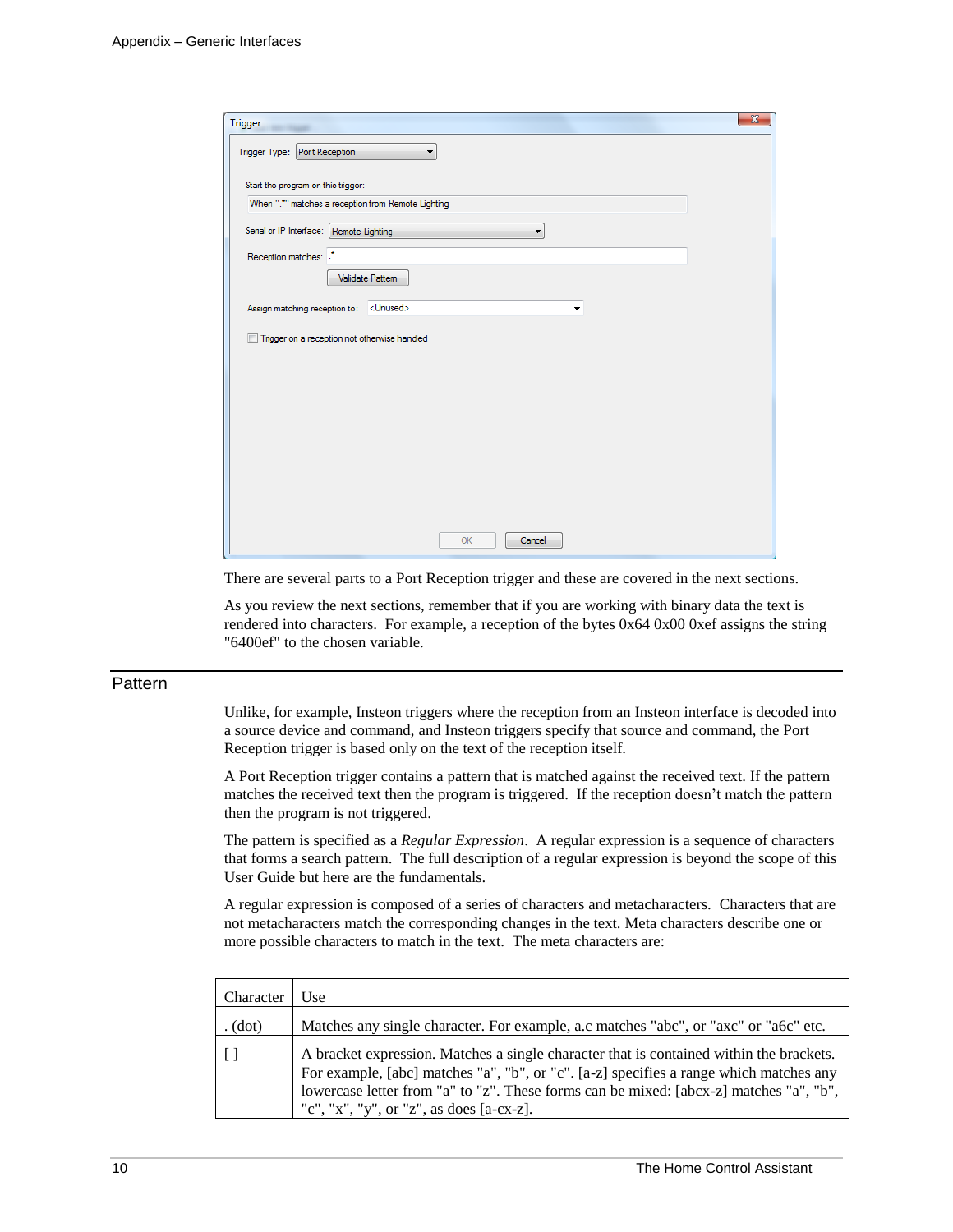| $\lceil \wedge \rceil$ | Matches a single character that is not contained within the brackets. For example,<br>[^abc] matches any character other than "a", "b", or "c". [^a-z] matches any single<br>character that is not a lowercase letter from "a" to "z". |
|------------------------|----------------------------------------------------------------------------------------------------------------------------------------------------------------------------------------------------------------------------------------|
| $\wedge$               | Matches the starting position within the string                                                                                                                                                                                        |
| \$                     | Matches the ending position of the string                                                                                                                                                                                              |
| ∗                      | Matches the preceding element zero or more times. For example, ab*c matches "ac",<br>"abc", "abbbc", etc. [xyz]* matches "", "x", "y", "z", "zx", "zyx", "xyzzy", and so on.                                                           |
| ${m, n}$               | Matches the preceding element at least m and not more than n times. For example,<br>$a\{3,5\}$ matches only "aaa", "aaaa", and "aaaaa". This is not found in a few older<br>instances of regular expressions                           |
|                        | The following character is a character and not a metacharacter                                                                                                                                                                         |

Here are some examples:

- .\* matches any text
- .at matches any three-character string ending with "at", including "hat", "cat", and "bat".
- [hc]at matches "hat" and "cat".
- [^b] at matches all strings matched by .at except "bat".
- [^hc]at matches all strings matched by .at other than "hat" and "cat".
- $\hat{\ }$  [hc] at matches "hat" and "cat", but only at the beginning of the string or line.
- $[hc]$  at  $\frac{1}{2}$  matches "hat" and "cat", but only at the end of the string or line.
- $\setminus$  [...) matches any single character surrounded by "[" and "]" since the brackets are escaped, for example: "[a]" and "[b]".

Since it can be complex to compose a regular expression, in the dialog is a *Validate* button that checks the syntax of the regular expression. You must use the *Validate* button to check the pattern before creating the trigger.

However, just because the syntax is correct that doesn't mean that the pattern matches strings as you expect. Only testing shows that.

**Tip**: Use your favorite search engine or Wikipedia to find the full syntax of regular expressions.

#### Flag assignment

Port Reception triggers are also different than other triggers in an additional aspect. The text of the reception can be assigned to a flag for subsequent decoding in the triggered program.

Select the name of an existing flag or type in the name of a new flag. If the program is triggered – when the pattern matches the reception – the received text is assigned to the flag before the program starts. This lets you do further decoding of the reception in the program that is started.

This is an optional feature of the trigger. If you don't want to use this, set the flag as *<Unused>*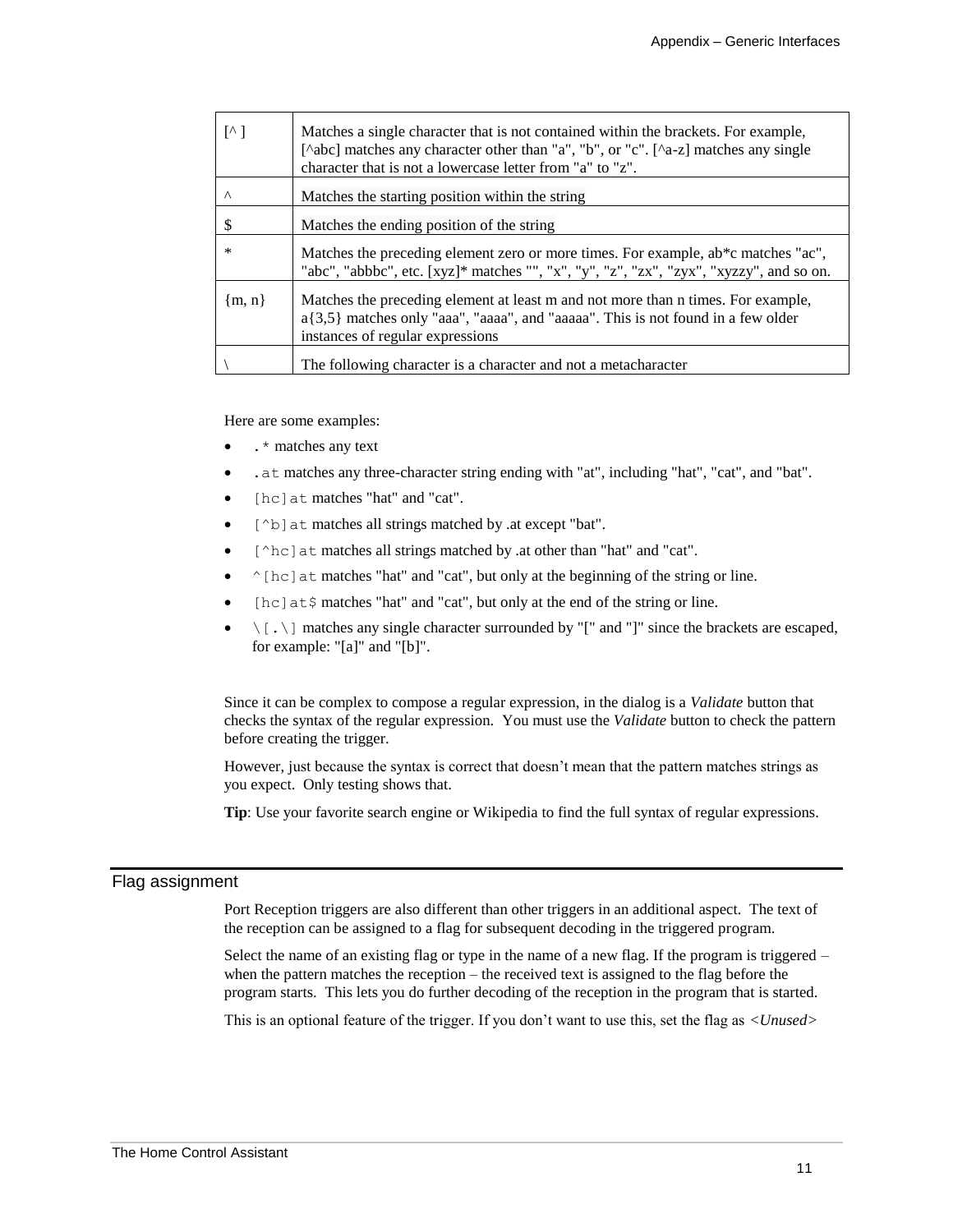#### Trigger of last resort

You can also create a trigger that starts a program if no trigger on any program matches the reception. Of course, only one program can be designated with this trigger.

To enable this option tick the *Trigger on a reception not otherwise handled* checkbox.

Trigger on a reception not otherwise handled

# **Working with Serial and IP Interfaces**

It can be complex working with these Generic interfaces since all the encoding of messages you send and decoding of messages received is implemented in your programs.

Open the *Interface Viewer* from the *Interfaces* ribbon category. This viewer shows the messages sent to and received from one or more interfaces. This gives you a window into the communications at the lowest level.

| View Interfaces        |                                                                                       |               |          |
|------------------------|---------------------------------------------------------------------------------------|---------------|----------|
| Insteon                | Remote Lights                                                                         | Unused 3      | Unused 4 |
| Unused 5               | Unused 6                                                                              | Unused 7      | Unused 8 |
| Show                   |                                                                                       |               |          |
|                        | V Initialize V Read V Write V Decode V Exceptions                                     | V Log Entries |          |
|                        | 14:31:28 [1]: WR (02000001) 56 OD                                                     |               |          |
| 14:31:28 [1]: RD V103- |                                                                                       |               |          |
|                        | 14:31:28 [1]: RD 001 Copyright (C) 1995 M                                             |               |          |
|                        | 14:31:28 [1]: RD arrick Limited, Inc.* <cr></cr>                                      |               |          |
|                        | 14:31:28 [1]: Extracted Message = "V103-001 Copyright (C)1995 Marrick Limited, Inc.*" |               |          |
|                        |                                                                                       |               |          |
|                        |                                                                                       |               |          |
|                        |                                                                                       |               |          |
|                        |                                                                                       |               |          |
|                        |                                                                                       |               |          |
|                        |                                                                                       |               |          |

The names of the eight interfaces that can be configured are the first set of checkboxes. Tick the ones that you want to see data from. Interfaces not configured are listed as *Unused.*

The *Show* box determines what sort of information you want to view. Tick or clear the boxes for the type of data you want to see.

You can turn the viewer on or off with the button at the bottom of the dialog. When green the viewer is enabled and when red it isn't.

In the list messages received from the interface are prefixed with RD, message sent to the interface are prefixed with WR, and if the message is decoded – messages from some interfaces are decoded but messages from the Generic Interfaces are not – they are prefixed with DC. Enclosed in []'s is the number of the interface the line is for. The first interface is numbered 0 and the last is numbered 7.

This interface is at a very low level so you may see, because of the nature of network and serial reads, a single reception broken across in multiple RD lines.